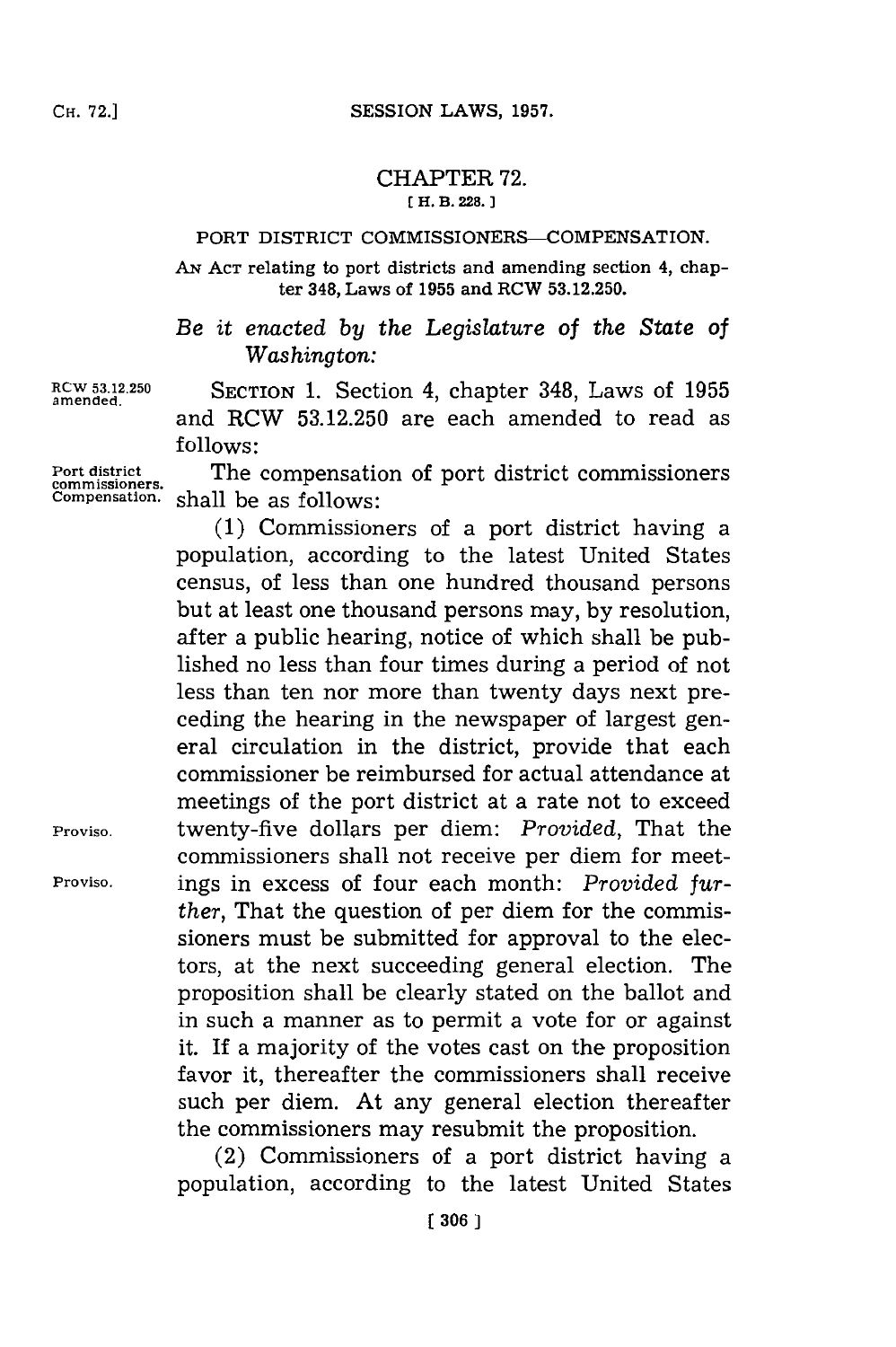census, of less than three hundred and fifty thousand **Port district**<br>normal port and the property compensation. persons but at least one hundred thousand persons may, **by** resolution, after a public hearing, notice of which shall be published no less than four times during a period of not less than ten nor more than twenty days next preceding the hearing in the newspaper of largest general circulation in the district, provide that each commissioner receive a salary not to exceed three thousand and six hundred dollars per year: *Provided,* That the question **of Proviso.** salaries for the commissioners must be submitted for approval to the electors at the next succeeding general election. The proposition shall be clearly stated on the ballot and in such a manner as to permit a vote for or against it. If a majority of the votes cast on the proposition favor it, thereafter the commissioners shall receive such salary. At any general election thereafter the commissioners may resubmit the proposition.

**(3)** The commissioners of a port district having a population, according to the latest United States census, of three hundred and fifty thousand persons or more may, **by** resolution, after a public hearing, notice of which shall be published no less than four times during a period of not less than ten nor more than twenty days next preceding the hearing in the newspaper of largest general circulation in the district, provide that each commissioner receive a salary not to exceed five thousand dollars per year: *Pro-* **Proviso.** *vided.* That the question of salaries for commissioners must be submitted for approval to the electors at the next succeeding general election. The proposition shall be clearly stated on the ballot and in such a manner as to permit a vote for or against it. If a majority of the votes cast on the proposition favor it, thereafter the commissioners shall receive such salary. At any general election thereafter the commissioners may resubmit the proposition.